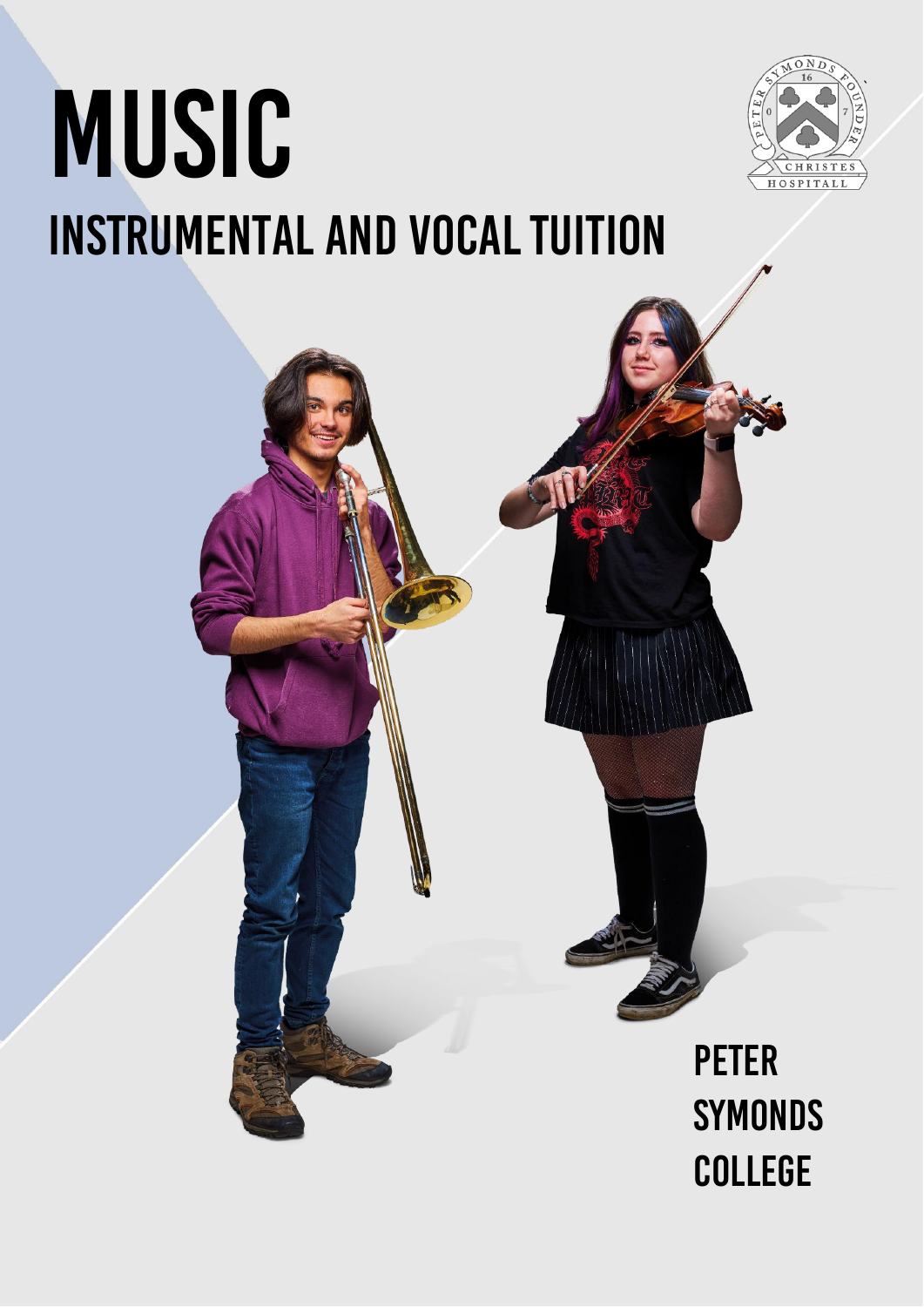# INFORMATION For 2022/2023

# **THE STAFF**

A highly-qualified team of staff visits the college each week. The teachers combine a busy performing life with teaching, and bring outstanding expertise and experience which they share with the students. A list of teachers can be found at the end of this leaflet.

#### **LESSONS FOR A LEVEL MUSIC STUDENTS**

Students who are taking A level Music are offered one half-hour lesson on their main instrument or voice, paid for by the college. **We highly recommend students study their first instrument or voice in college with our team of teachers.** 

Staff will discuss the best choice for A level Music students at enrolment. Additional lessons in second study instruments are available on a private basis. Applications for additional lessons are confirmed by mid-September.

## **CONDITIONS**

Students will be asked to sign an instrumental/vocal tuition contract, which outlines which outlines these expectations:

- Regular weekly attendance at lessons with all the necessary equipment and music
- Regular individual practice between lessons, averaging a minimum of 30 minutes per day
- Regular weekly attendance of at least one Music Activity run by the music department during the Autumn and Spring terms.

### **ABSENCES**

- If you are ill and absent from College, please inform your instrumental/vocal teacher by phone as soon as possible, in addition to informing your Faculty Administrator.
- If you have a planned absence, for example a college trip or a university interview, please inform your teacher in good time, preferably a week before.
- If you miss lessons for no authorised reason you may be asked to reimburse the cost of these lessons, subject to an interview with the Head of Music.

### **NOTICE OF STOPPING LESSONS**

One term's notice in writing is required if a student wishes to stop having lessons.

#### **MUSIC EXAMINATIONS**

The College acts as a centre for Associated Board examinations twice a year.

- Aural tests: help for higher grades is offered to music students at exam time.
- Grade V Theory: this is run as a musical activity in college, open to all.

### **MUSIC ACTIVITIES IN COLLEGE**

All students taking A level Music participate in at least one of the many college bands, orchestras or choirs. In this way they will develop as musicians, and become thoroughly involved in the musical life of the college. College concerts take place in a range of venues in the area including Thornden Hall, Chandlers Ford. Other music events include the Christmas Carol Concert at Winchester Cathedral and the Jazz Evening at the Concorde Club, Eastleigh.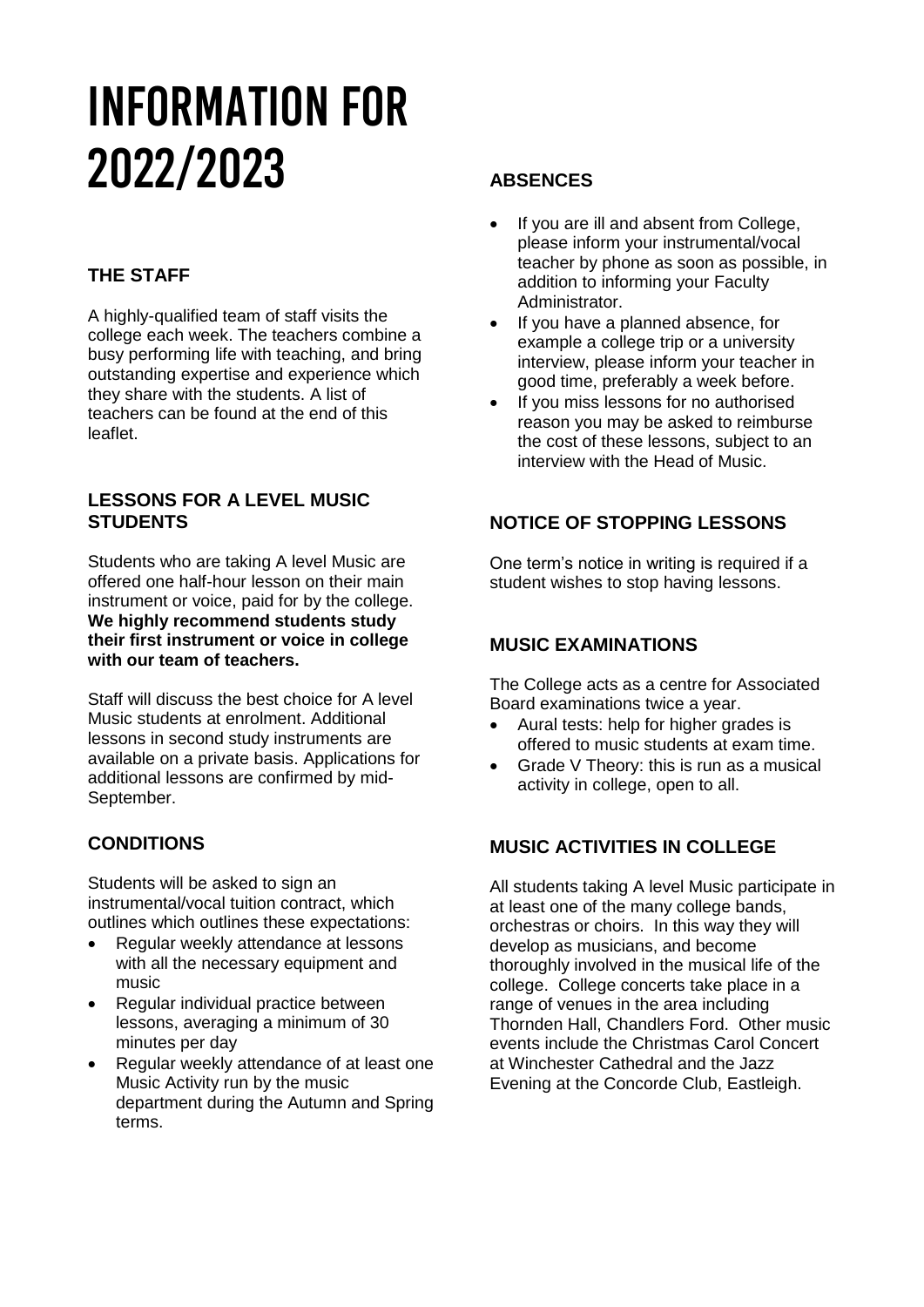#### **LOAN OF INSTRUMENTS**

The College does not have a supply of instruments to loan, but large instruments such as the double bass, baritone saxophone, marimba and other percussion instruments are available for students to use in lessons and in ensembles such as the orchestra and jazz bands.

#### **LESSONS OUTSIDE COLLEGE**

If music students prefer to continue with their teacher outside college, these lessons can be subsidised up to £300 per year, subject to the approval of the Head of Music.

#### **LESSONS FOR OTHER STUDENTS (NOT TAKING A LEVEL MUSIC)**

Lots of students not taking A level Music have lessons in college, on a private basis. Students should fill in an application form which is available at enrolment or from the Kelso music office at the start of term.



#### **MUSIC FACILITIES**

The Music Department, known as Kelso, is a Victorian house in a beautiful garden setting, situated on the edge of the College grounds on Bereweeke Road. It offers a rehearsal/concert room, three classrooms, eight instrumental teaching/ practice rooms and two recording studios.

In College Centre there is a purpose-built Recital Room plus additional practice rooms,

**Steinway Initiative**



We are thrilled to announce that in September 2021 we joined the Steinway Initiative. The department now has three Steinway grand pianos, including the recent addition of a new Steinway Model B, and four new Steinway upright pianos. This exciting development is the first step to becoming an All-Steinway School in the future.

### **ENQUIRIES**

**For all enquiries, please email [music@psc.ac.uk](mailto:music@psc.ac.uk) or telephone 01962 857592.**